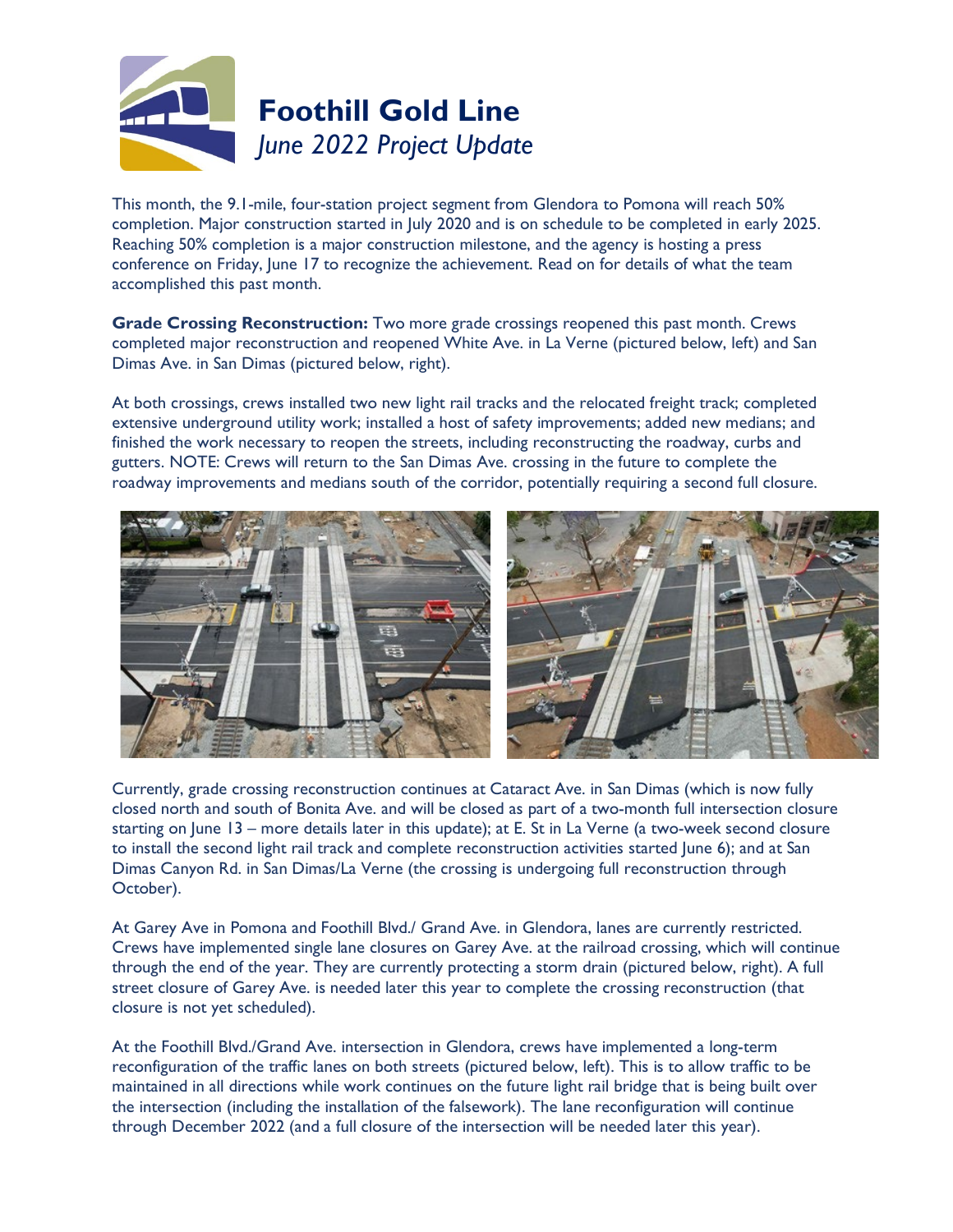

On the evening of June 2, Route 66 between Hunters Trail and Compromise Line Rd. (just west of Lone Hill Ave.) in Glendora was fully closed to all traffic for one night to place concrete for the Route 66 light rail bridge. A similar night closure is expected to take place early next month (a notice will be available soon) for another scheduled pour.

Looking ahead, on Monday June 13 crews will begin the final phase of the four-phase reconfiguration of the Bonita Ave./Cataract Ave. intersection in San Dimas. The final phase requires a full closure of the intersection for two months. During this phase, crews will complete the underground utility work; rebuild the roadway, curbs and gutters; add new medians; rebuild the relocated freight track; and continue work on the new light rail bridge.

**Station Construction:** Work is now underway on the Glendora, San Dimas and La Verne stations and will be started later this summer on the Pomona station. All light rail stations from Glendora to Pomona will be center platform stations with light rail tracks on both sides.

In Glendora, crews continue to make progress constructing the platform for the future Glendora station. Most of the concrete pours for the platform have been completed, with just a few more scheduled to take place in the future. At the ends of the platform, crews continue to work on the conduit for the ticket vending machines and the platform ramps (pictured below, left).



And within the corridor between E St. and White Ave. in La Verne, crews have made good progress on the future La Verne station platform. As seen in the photo above (right), crews recently completed multiple concrete pours for the walls of the platform. With the platform walls completed, crews are now installing rebar and forms for the entrance ramps on both ends of the station platform, as well as installing conduit that will house the communications and power lines for various station equipment (such as security cameras and lighting).

*It is easy to* s*tay updated on the Foothill Gold Line. Sign up to receive construction alerts and E-News Updates on the project at – [www.foothillgoldline.org](http://www.foothillextension.org/)*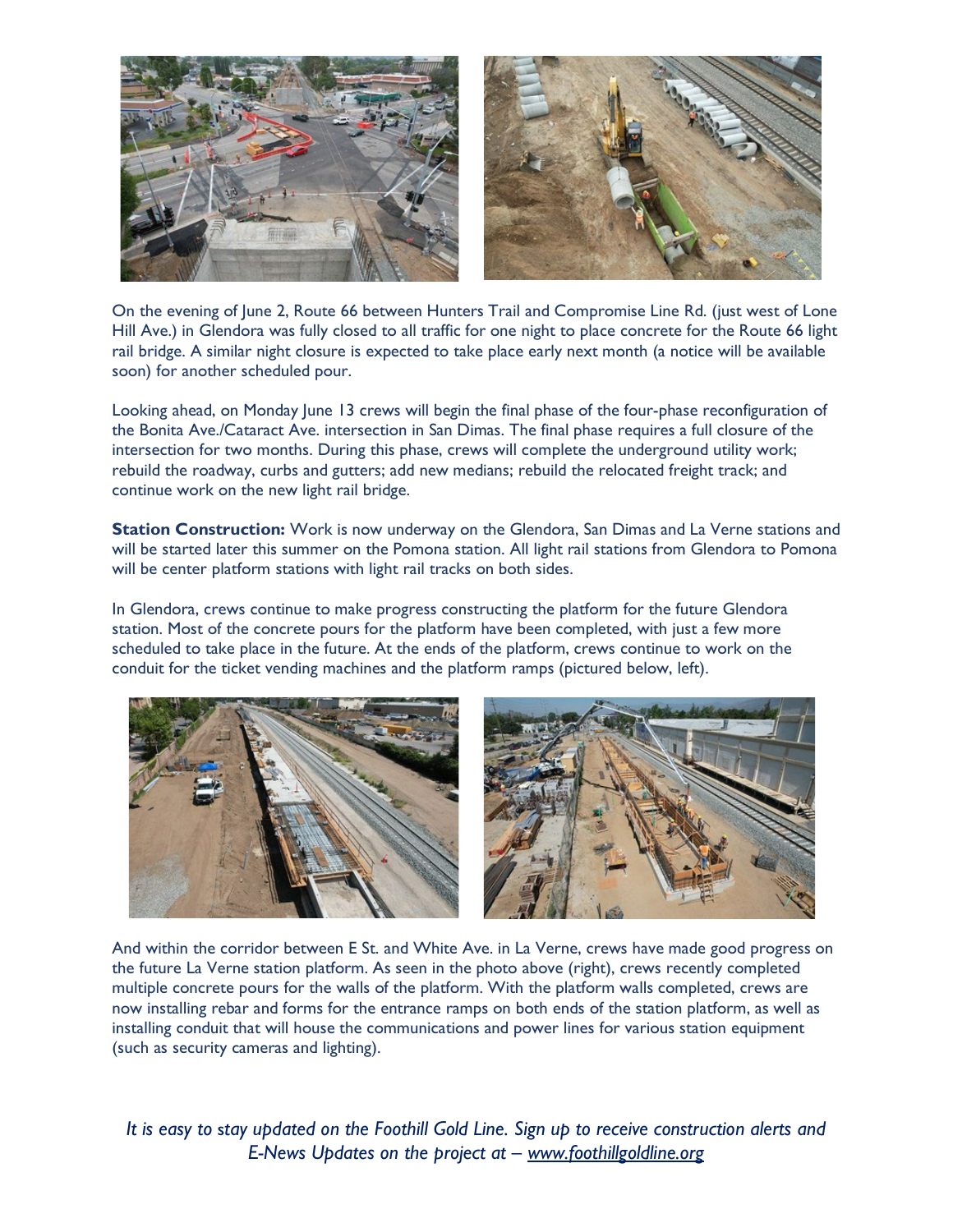**Nineteen Bridges:** As of this month, all of the freight bridges and one of the light rail bridges are complete, and work is well underway on the remaining light rail bridges. Below are updates on the four new light rail bridges that will cross major city streets - all of which are required by the California Public Utilities Commission (CPUC) to improve safety for both the new light rail system and city streets. All four are now underway and on schedule to be completed late this year or early next year.

**Foothill Blvd./Grand Ave. Bridge (Glendora):** As discussed under grade crossings, crews earlier this month implemented a long-term reconfiguration of the traffic lanes near the Foothill Blvd./Grand Ave. intersection in Glendora to allow traffic to be maintained in all directions while work continues on the future light rail bridge. With the traffic reconfiguration fully in place, crews are now getting ready to install the falsework across the street. Currently, crews are assembling the falsework ahead of the installation, as pictured below (left).



Meanwhile, crews continue to construct the retaining walls for the east approach to the bridge. As seen in the photo above (right), the retaining walls for the approach now have been built all the way to the east abutment. When completed, the east approach will measure nearly 1,300 feet in length.

**Route 66 Bridge (Glendora)**: Crews have completed the falsework installation for the new light rail bridge over Route 66 in Glendora and are now constructing the super-structure (see photos below). Crews recently placed concrete for the initial internal portion of the super-structure, after installing rebar and forms. A second pour is scheduled for early July. While these pours require full street closures, nightly intermittent lane and bi-directional closures of Route 66 are being utilized to minimize full closures. Lane closures will continue through September.



*It is easy to* s*tay updated on the Foothill Gold Line. Sign up to receive construction alerts and E-News Updates on the project at – [www.foothillgoldline.org](http://www.foothillextension.org/)*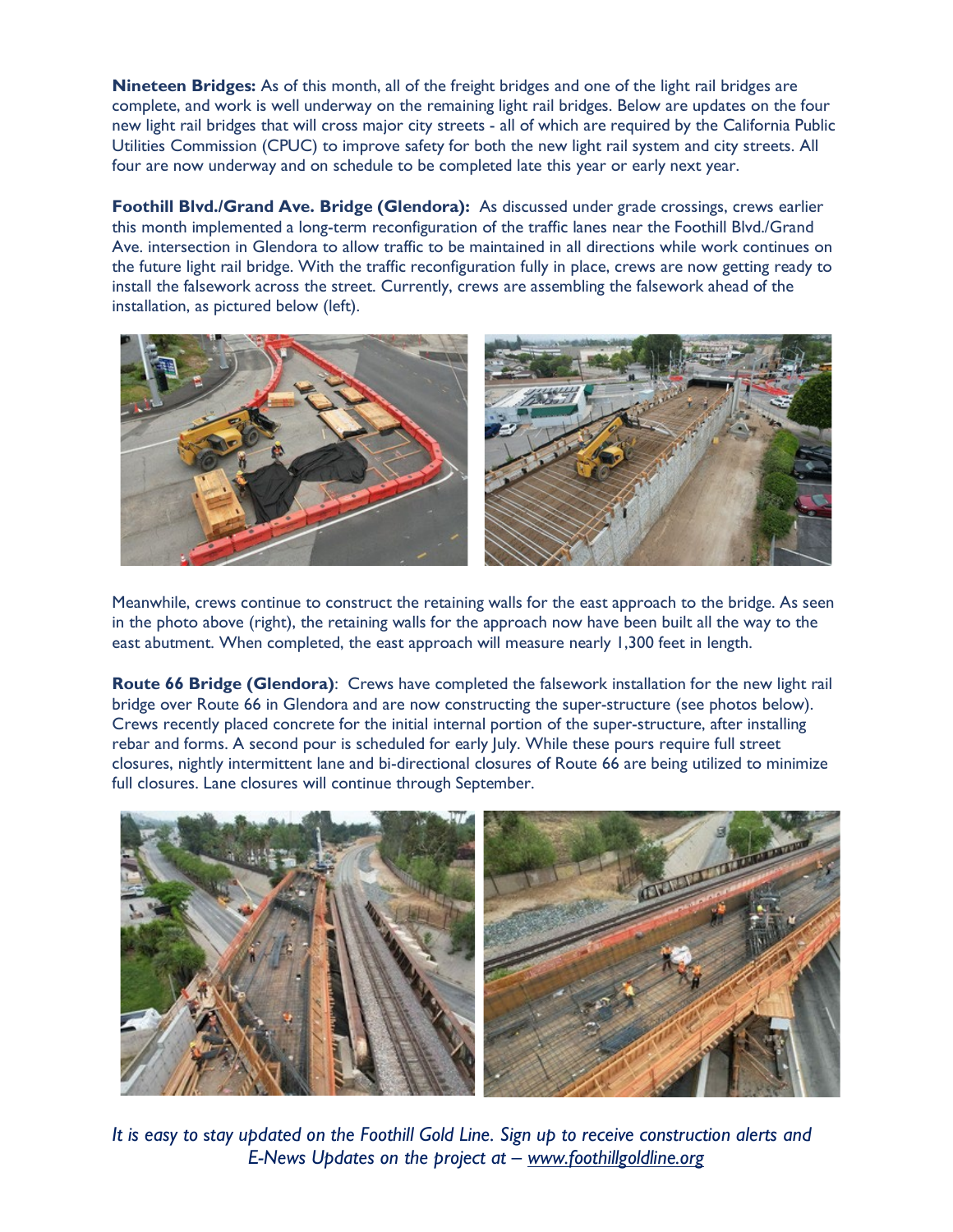**Lone Hill Ave. Bridge (Glendora):** Crews are making good progress on the falsework installation across Lone Hill Ave. (see photos below). The falsework is the temporary support for the superstructure as it is built across the street. With most of the supports in place, crews are starting to also install the steel beams over the supports.



Because the Lone Hill Ave. bridge will be the largest bridge on the project from Glendora to Pomona (when completed, the bridge will span 344 feet from abutment to abutment), the falsework installation definitely makes a big impression as you travel along Lone Hill Ave. For safety and traffic, the falsework beams are being installed at night only. Construction will continue on the Lone Hill Ave. bridge through the end of 2022, with long-term lane closures and a few days of full street closures ahead.

**Bonita Ave./Cataract Ave. Bridge (San Dimas)**: The Bonita Ave./Cataract Ave. super-structure is nearly complete (pictured below, left). Crews have recently completed removal of the falsework (which was supporting the super-structure as it was built across the intersection). Just as the falsework was carefully assembled and installed piece by piece, it was removed and disassembled piece by piece.

Recently, crews completed one of the last remaining concrete pours for the super-structure. This time, crews spent six hours pouring concrete for the east abutment, as seen in the photo below (right). Crews will later complete the same work on the west abutment.





And on either side of the bridge, work continues on the approaches. To the west, crews have begun constructing the retaining walls of the west approach, which will consist of custom form panels that feature the project's citrus design (shown below, left). To the east, crews are nearing completion on a pedestrian undercrossing at Monte Vista Ave. that will allow people to walk through the east approach in the future to connect to Bonita Ave. The length of the east approach means that the existing railroad crossing at Monte Vista Ave. will be permanently closed to vehicular traffic in the future (a date for that closure is not yet finalized). Pedestrians, however, will continue to be able to travel north and south on Monte Vista Ave. after the street is closed by way of this pedestrian undercrossing.